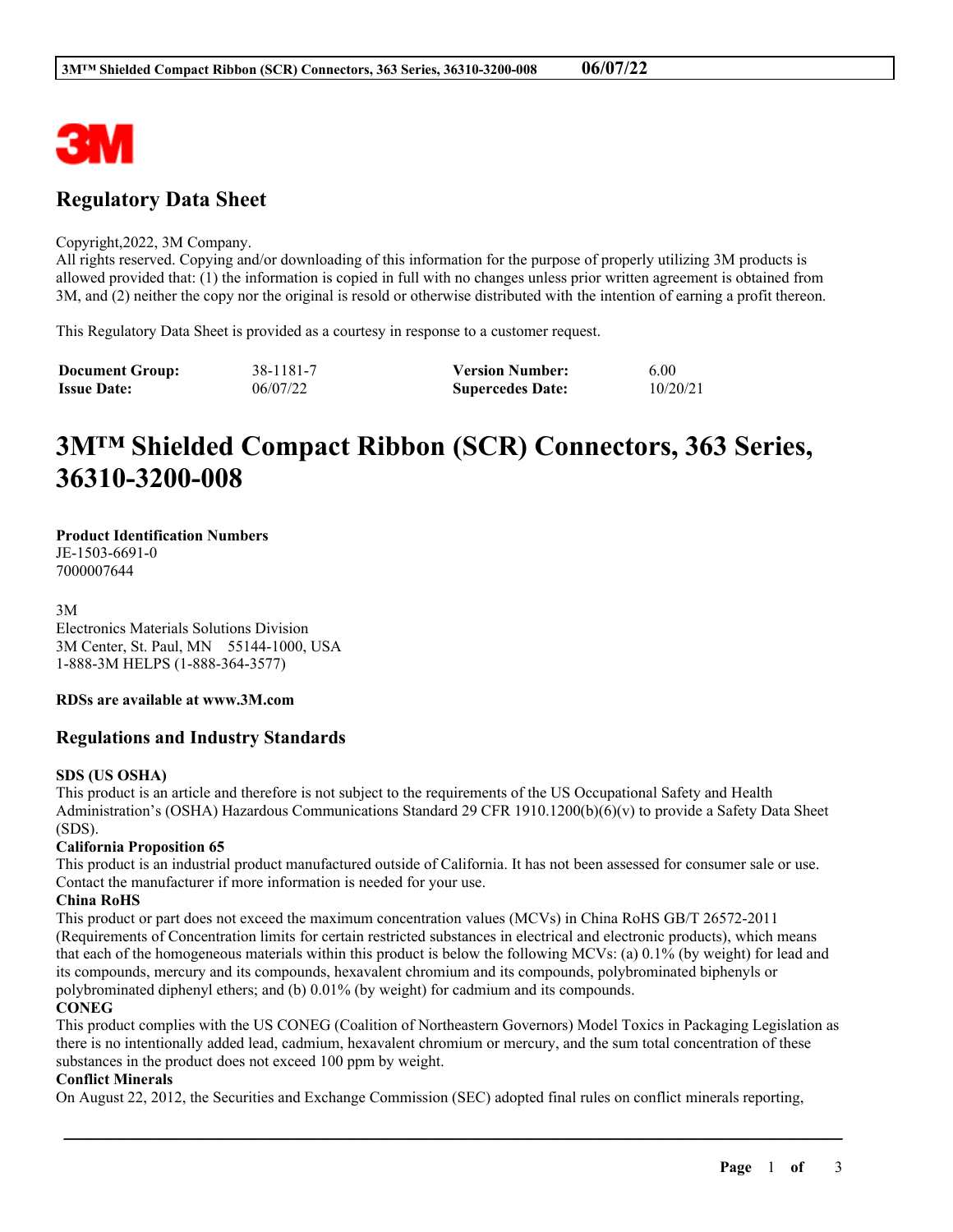pursuant to Section 1502 of the Dodd-Frank Act which requires manufacturers of products containing "conflict minerals" to disclose to the SEC whether those minerals are sourced from the Democratic Republic of Congo (DRC) or adjoining countries. 3M has been participating in the EICC-GeSI Extractives Workgroup, and are incorporating the EICC-GeSI Conflict Minerals Reporting template in existing systems for use with suppliers of materials that may contain conflict minerals covered by the SEC rules. 3M will provide product-specific information once the required supply chain data has been obtained.

## **CPSIA 2008**

A Certificate of General Conformity per the US Consumer Product Safety Act, 15 U.S.C. § 2063 (a)(1), as revised by section 102 of the 2008 US Consumer Product Safety Improvement Act, is not required for the requested product.

#### **EU REACH**

Substances listed in Annex XIV of Regulation No 1907/2006 of the European Parliament and the Council concerning the Registration, Evaluation, Authorization and Restriction of Chemicals (REACH) are not intentionally added to this product.

#### **EU REACH**

Substances listed in Annex XVII of Regulation No 1907/2006 of the European Parliament and the Council concerning the Registration, Evaluation, Authorization and Restriction of Chemicals (REACH) are not intentionally added to this product. **EU REACH**

This product is an article, without intended release of a chemical substance, under the Regulation No 1907/2006 of the European Parliament and the Council concerning the Registration, Evaluation, Authorisation and Restriction of Chemicals (REACH) (refer to REACH, Article 3(3)). It is not a chemical preparation. Therefore, it is not subject to the (pre)-registration or the registration process. It does not require a safety data sheet.

## **EU REACH**

This product, including any article that the product is composed of, does not contain at greater than 0.1% by weight a Substance of Very High Concern (SVHC) substance identified according to Article 59 of REACH. This declaration reflects the substances on the candidate SVHC list, effective January 2022.

#### **EU RoHS**

This product does not exceed the maximum concentration values (MCVs) set under EU Directive 2011/65/EU (RoHS recast/RoHS 2), as stated in Annex II to that directive. This means that each of the homogenous materials within this product does not exceed the following MCVs: (a) 0.1% (by weight) for lead, mercury, hexavalent chromium, polybrominated biphenyls or polybrominated diphenyl ethers; and (b) 0.01% (by weight) for cadmium.

# **EU RoHS Phthalates**

This product does not exceed the maximum concentration values (MCVs) for phthalates set under EU Directive 2011/65/EU (RoHS recast/RoHS 2), as amended by EU 2015/863, which applies to finished EEE after July 22, 2019 for Category 1-7, 10- 11 products and after July 22, 2021 for Category 8 and 9 products. This means that each of the homogeneous materials within this product does not exceed the MCV of 0.1% (by weight) for each of the following phthalates: DEHP, BBP, DBP, and DIBP.

# **Sustainability and 3M**

Go to www.3M.com/sustainability to learn about 3M's programs. 3M is a signatory of the United Nations Global Compact (UNGC).

\_\_\_\_\_\_\_\_\_\_\_\_\_\_\_\_\_\_\_\_\_\_\_\_\_\_\_\_\_\_\_\_\_\_\_\_\_\_\_\_\_\_\_\_\_\_\_\_\_\_\_\_\_\_\_\_\_\_\_\_\_\_\_\_\_\_\_\_\_\_\_\_\_\_\_\_\_\_\_\_\_\_\_\_\_\_\_\_\_\_

# **Sustainability and 3M's Code of Conduct**

Go to www.3M.com/businessconduct

#### **TSCA Section 6**

This product is not known to contain 2,4,6-Tri-tert-butylphenol (CAS 732-26-3).

**TSCA Section 6**

This product is not known to contain Decabromodiphenyl Ether (Deca-BDE) (CAS 1163-19-5).

**TSCA Section 6**

This product is not known to contain Hexachlorobutadiene (HCBD) (CAS 87-68-3).

**TSCA Section 6**

This product is not known to contain Pentachlorothiophenol (PCTP) (CAS 133-49-3).

#### **TSCA Section 6**

This product is not known to contain Phenol, isopropylated phosphate (3:1) (PIP (3:1)) (CAS 68937-41-7).

# **Chemicals and/or Compounds of Interest**

**Arsenic and (As) Compounds** : Not intentionally added. **Asbestos** : Not intentionally added.